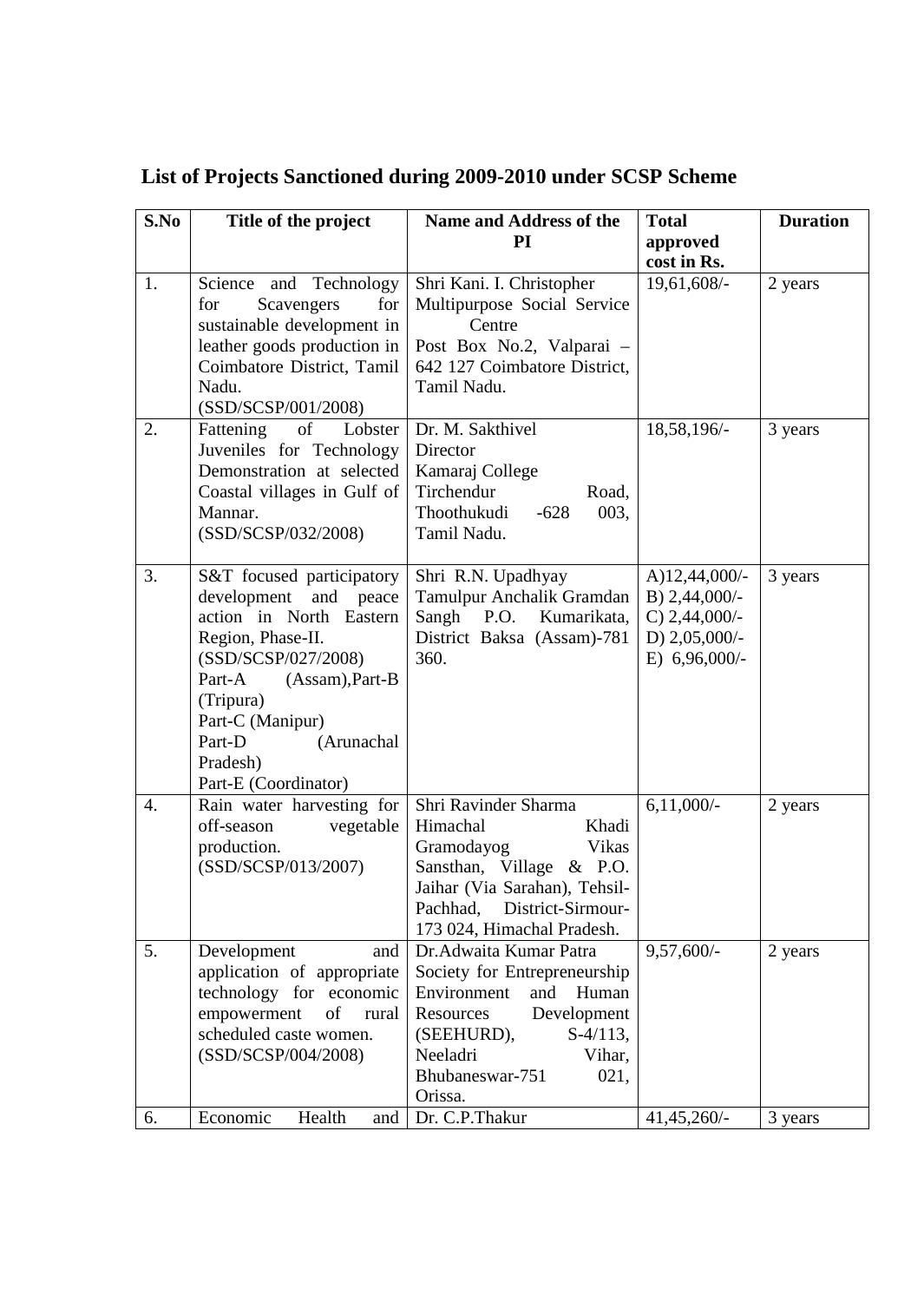|     | Educational Improvement<br>of Communities through a<br>Scientific Approach.<br>(SSD/SCSP/060/2007)                                                                                                                                                                                  | Balaji Utthan Sansthan, Kala<br>Azar Research Centre, Uma<br>Complex,<br>Fraser<br>Road,<br>Patna-800 001, Bihar.                                                                                 |               |            |
|-----|-------------------------------------------------------------------------------------------------------------------------------------------------------------------------------------------------------------------------------------------------------------------------------------|---------------------------------------------------------------------------------------------------------------------------------------------------------------------------------------------------|---------------|------------|
| 7.  | Sustainable development<br>income generation<br>and<br>amongst scheduled caste<br>artisans<br>through<br>mechanization in coir log<br>making.<br>(SSD/SCSP/033/2008)                                                                                                                | Mrs. Sareen Sarah John<br>Sevashram<br>Mangattukara,<br>Puliyanam<br>P.O., Angamaly $-683572$<br>Ernakulam District, Kerala.                                                                      | 15,44,000/-   | 2 years    |
| 8.  | S&T Planning for<br>the<br>Grassroods:<br>Identifying<br>Development Needs of SC<br>Population<br>in<br>Selected<br>and<br>Developing<br><b>States</b><br>Strategic Action Plan for<br>an Integrated Mission on<br>S&T-driven<br>Sustainable<br>Development.<br>(SSD/SCSP/015/2009) | Shri Ashok Raj<br>STEPS, Centre for Science,<br>Technology<br>and<br>Environmental<br>Policy<br>Studies, A-55,<br>Siddharth<br>Kunj, Sector-7, Plot No.17,<br>New<br>Dwarka,<br>Delhi-110<br>075. | 19,94,000/-   | 9 months   |
| 9.  | Solid waste management<br>religious<br>by<br>created<br>Gangotri,<br>tourism<br>at<br>Yamunotri<br>and<br>its<br>utilization for bio-compost<br>development<br>for<br>employment generation.<br>(SSD/SCSP/062/2007)                                                                 | Shri Shadhu Lal<br>Janjati Mahila Kalyan Avam<br>Balothan Samiti, Court Road<br>District Uttarkashi-249 193<br>Uttarakhand.                                                                       | $10,19,500/-$ | 2 years    |
| 10. | Technological intervention<br>for optimizing vegetable<br>production<br>enhanced<br>income through training in $\vert$<br>production<br>seed<br>and<br>cultivation<br>with<br>participation of rural poor<br>SC women in Kako Block,<br>Jehanabad, Bihar.<br>(SSD/SCSP/061/2007)    | Shri Shiv Lal Singh<br>Khadagdhari Gramin Vikas<br>Sansthan,<br>At-Khalispur<br>(Khadagdhari Bhawan), P.O.<br>– Kako<br>District-Jehanabad-804 418<br>Bihar.                                      | $10,32,840/-$ | 24.12.2009 |
| 11. | Safeguarding<br>the<br>value-<br>added indigenous breakfast<br>rice cultivars of Assam<br>with breeding perspectives<br>exploring<br>and<br>the<br>exploitation avenues<br>for<br>promoting<br>assamese                                                                             | (Mrs.) Arunima Deb<br>Dr.<br>Choudhury<br>Society for Socio-Economic<br>Awareness and Environment<br>Protection<br>[SSEAEP],<br>Paramananda Bhawan (Near<br>Manasha<br>Mandir),<br>M.G.           | 10,88,775/-   | 3 years    |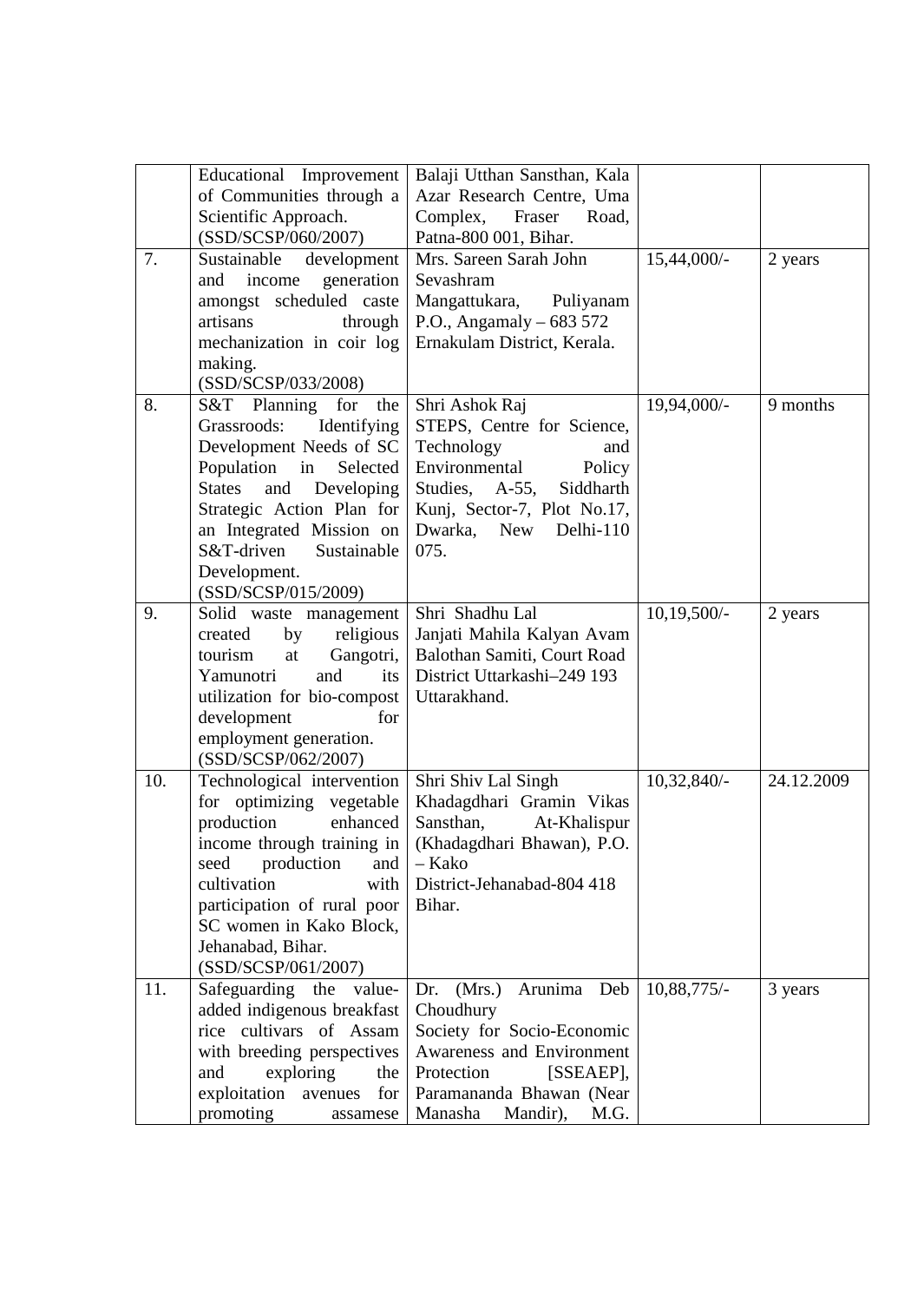|     | cuisine<br>'Jalpaan'.<br>(SSD/SCSP/020/2009)                                                                                                                                                                                                                                                                 | Road, Nagaon -782 001,<br>Assam.                                                                                                                                         |               |            |
|-----|--------------------------------------------------------------------------------------------------------------------------------------------------------------------------------------------------------------------------------------------------------------------------------------------------------------|--------------------------------------------------------------------------------------------------------------------------------------------------------------------------|---------------|------------|
| 12. | Promotion<br>and<br>development<br>of<br>Bee-<br>keeping<br>and<br>Poultry-<br>keeping for the upliftment<br>Scheduled<br>Caste<br>of<br>community<br>through<br>intervention of Science &<br>Technology<br>Kapkot<br>in<br>Bageshwar<br><b>Block</b><br>of<br>District, Uttarakhand.<br>(SSD/SCSP/055/2008) | Shri P.C.Joshi<br>Himalayan Organization for<br>Protecting<br>Environment<br>(HOPE), At & Post-Pilkholi,<br>Ranikhet, District Almora-<br>263 647, Uttarakhand.          | 15,00,940/-   | 3 years    |
| 13. | of<br>integrated  <br>Prospects<br>farming for<br>small<br>and<br>marginal farmers in rainfed<br>Agro-ecosystem of Coastal<br>Sunderban,<br>South<br>24<br>Parganas District, West<br>Bengal.<br>(SSD/SCSP/037/2007)                                                                                         | Dr. Biswajit Das<br>Vivekananda Regional Rural<br>Development<br>Organization<br>(VRRDO),<br>Baishnabpara,<br>P.O.- Baruipur, Kolkata-700<br>144, West Bengal.           | 8,98,000/-    | 2 years    |
| 14. | Socio-economic<br>development<br>of<br>the<br>scheduled caste community<br>of<br>Amoli<br>village<br>the<br>Panchayat.<br>(SSD/SCSP/047/2008)                                                                                                                                                                | Shri Rajendra Prasad Joshi<br>Parvatiya Nav Jagran Samiti<br>Village - Gawar Pajera, Post-<br>Dangoli,<br>Bageshwar-263<br>641, Uttarakhand.                             | 7,94,000/-    | 2 years    |
| 15. | Promotion<br>of<br>organic<br>farming, biofertilizers, bio-<br>pesticides<br>and<br><b>IPM</b><br>technologies for vegetable<br>cultivators in villages of<br>Tehsil<br><b>Block</b><br>and<br>Sikendrabad<br>District<br>of<br>Bulandshahr, U.P.<br>(SSD/SCSP/110/2006)                                     | Dr. R.K. Sharma<br>Durga Sewa Sadan<br>101, Sushila Vihar - I, Bhur,<br>Bulandshahr - 203 001, U.P.                                                                      | $14,75,577/-$ | 2 years    |
| 16. | Application<br>of<br>low-cost<br>appropriate<br>technologies<br>for sustainable fish farming<br>through<br>production<br>of<br>Magur (clarias batrachus)<br>fingerlings<br>and<br>fish,<br>enhancing<br>marketing<br>benefits to the unemployed<br>Scheduled Caste youths of<br>Sonitpur District Assam.     | Shri Bipu Bhuyan<br>Institute<br>of<br>Integrated<br><b>Resource Management</b><br>B.S. Road, Rangapukhuripar,<br>P.O. Dekargaon,, District<br>Sonitpur, Assam -784 501. | 13,77,180/-   | 03.03.2010 |